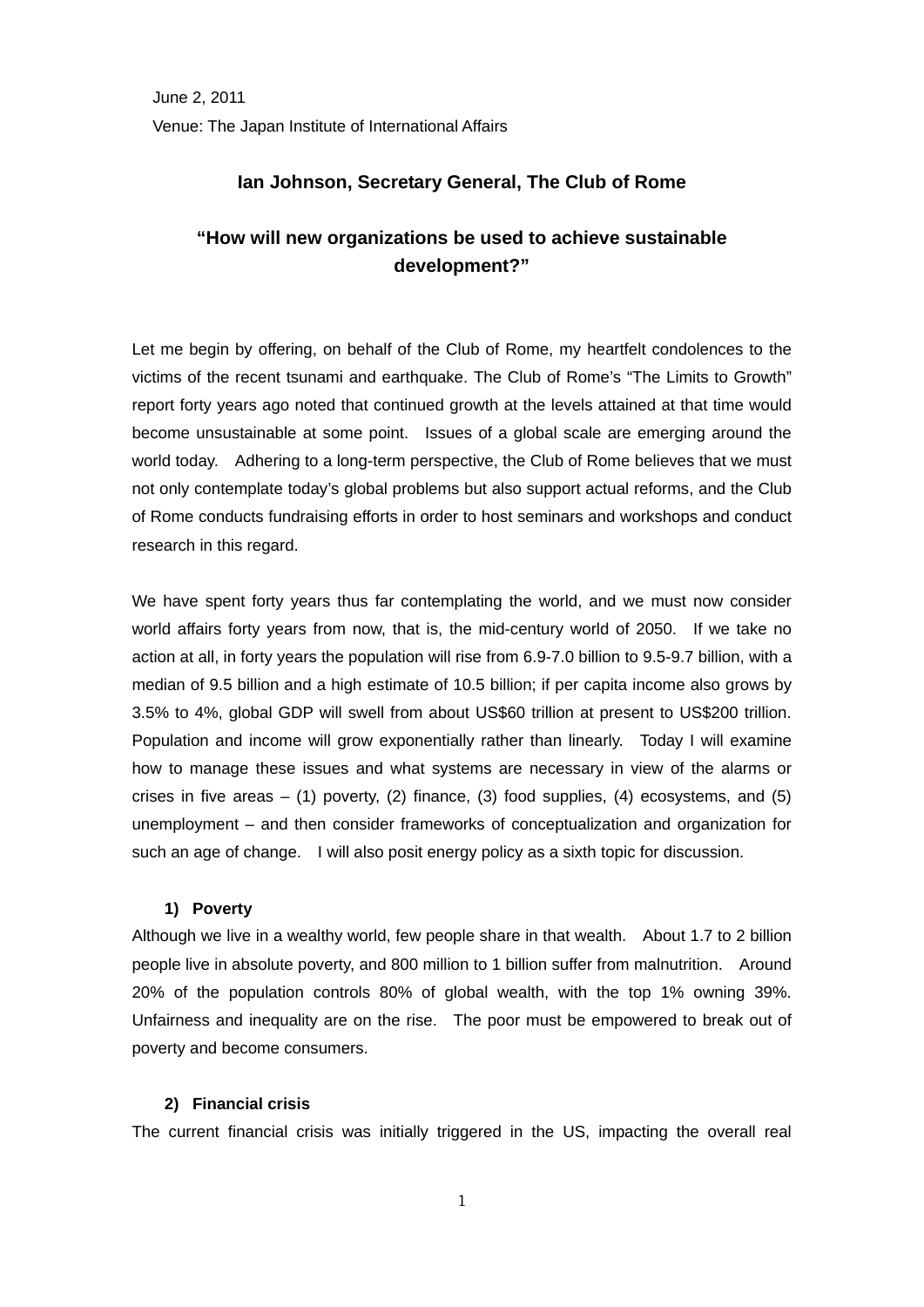economy worldwide. Although this led to talk of greater oversight of certain banks and financial institutions, efforts in this regard have been non-uniform and inadequate.

## **3) Food crisis**

The crisis in food prices can be viewed as a manifestation of the food crisis. Food prices are up 1-2%, population 4% and income 3-4%. In addition to the impact on land use and income, diets and consumption patterns are also affected, especially in terms of greater meat consumption and livestock. Seven kilograms of grains are required to obtain just one kilogram of meat. We must respond to these changes in the food system.

## **4) Ecosystem crisis**

We face urgent issues pertaining to ecosystems, including biodiversity, climate change, and forestry/fisheries. Data from the International Energy Agency shows that it will be difficult to constrain the temperature rise to 2°C. We are losing biodiversity, marine resources and forests at an unprecedented rate.

## **5) Unemployment crisis**

200 to 250 million people of working age are without jobs, while 1 billion are underemployed or only working part-time. Several hundred million poor have incomes too low to provide for an adequate living. Without an adequate living, people are unable to perform work, enabling employment and poverty to coincide. Poverty stirs up both social and political unrest, and some of the circumstances currently facing the Middle East can be attributed to the fact that many younger people do not have jobs. Of the more than 200 million unemployed, it is estimated that the younger generations account for more than 80 million. The worldwide population under age 15 has climbed to 1.7 billion. While this presents an opportunity for nurturing new and skilled human resources, a crisis could ensue if they are not fostered properly.

Next, I would like to say a word about **energy policy**.

Energy is more a focus of discussion than of crisis, but climate change, nuclear power generation, and future energy mixes are all topics meriting attention. Revisions to the tax system and other measures are needed to rectify the situation. By 2050 – a readily foreseeable time, given a useful life for infrastructure of 30-40 years, in which our children will still be living – energy demand will triple. The IPCC has declared that significant progress in decarbonization will be needed by 2050. The effective use of water for agricultural and other purposes will also become a problem. The Club of Rome has covered these in a report entitled "Factor Five."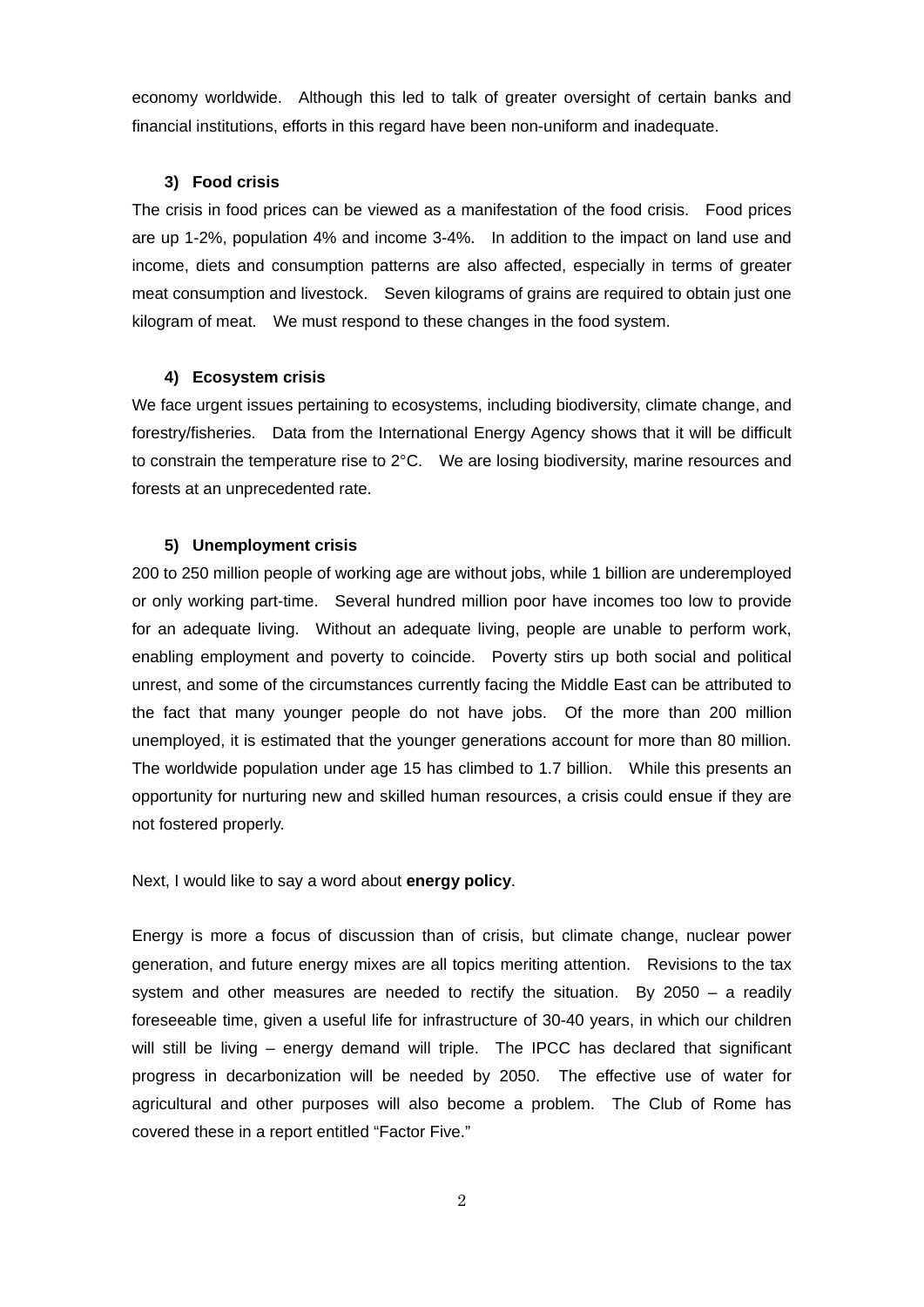The preceding description of the crisis may sound pessimistic, but we are wiser than we once were and public interest has also risen, prompting some parties to already begin taking steps. Furthermore, communications are now much more rapid. Two points must be noted when considering solutions. The first is that complex problems entail multifaceted and complex solutions, and the second is that the reasons these complex problems have arisen must also be given serious thought. Short-term thinking is problematic at such a time. While the cost of decommissioning reactors is deemed zero for the nuclear power industry given the economic discount rate, it will not in fact be zero. Politicians generally think only three to five years out, and there are few politicians who think beyond that time frame.

There are two things I would like to stress here: values and the new economy. As to the first, it is important that we think about and discuss the future and take up values pertinent to lifestyles and public goods as topics for discussions. Secondly, a link between values and the new economy is needed. We have lost sight of the true purpose of the economy: to maximize welfare and minimize suffering. GDP counts the value of harvested trees as contributing to wealth but does not incorporate volunteer work, harm to health from pollution, or the depletion of natural resources. Social capital is important for understanding true wealth. Social capital includes satisfaction deriving from social interaction, one's own sense of existence, a family's sense of security, the security of communities and cities, and confidence in the security of one's children. Conversely, social anxiety gives rise to crime and physical destruction. Impacts and costs 10 years down the road must also be considered. Uncertainty is now on the rise worldwide, and the maximum options bearing the minimum risk must be made available.

The new economy features four systems for dealing with genuine issues: (1) state policy, (2) market roles, (3) global governance, and (4) local communities.

#### **(1) State policy**

State policy must be restructured to ensure greater continuity. We must not only increase wealth but also raise living standards, and this requires courage transcending short-term political mandates. In other words, we need newly enlightened economic activities/markets that demonstrate an understanding of public policy and the role of states.

#### **(2) Market roles**

Markets have two aspects. First, the market needs greater correctness, transparency, moderation, and stability. Global rules must be created for financial capital. Among the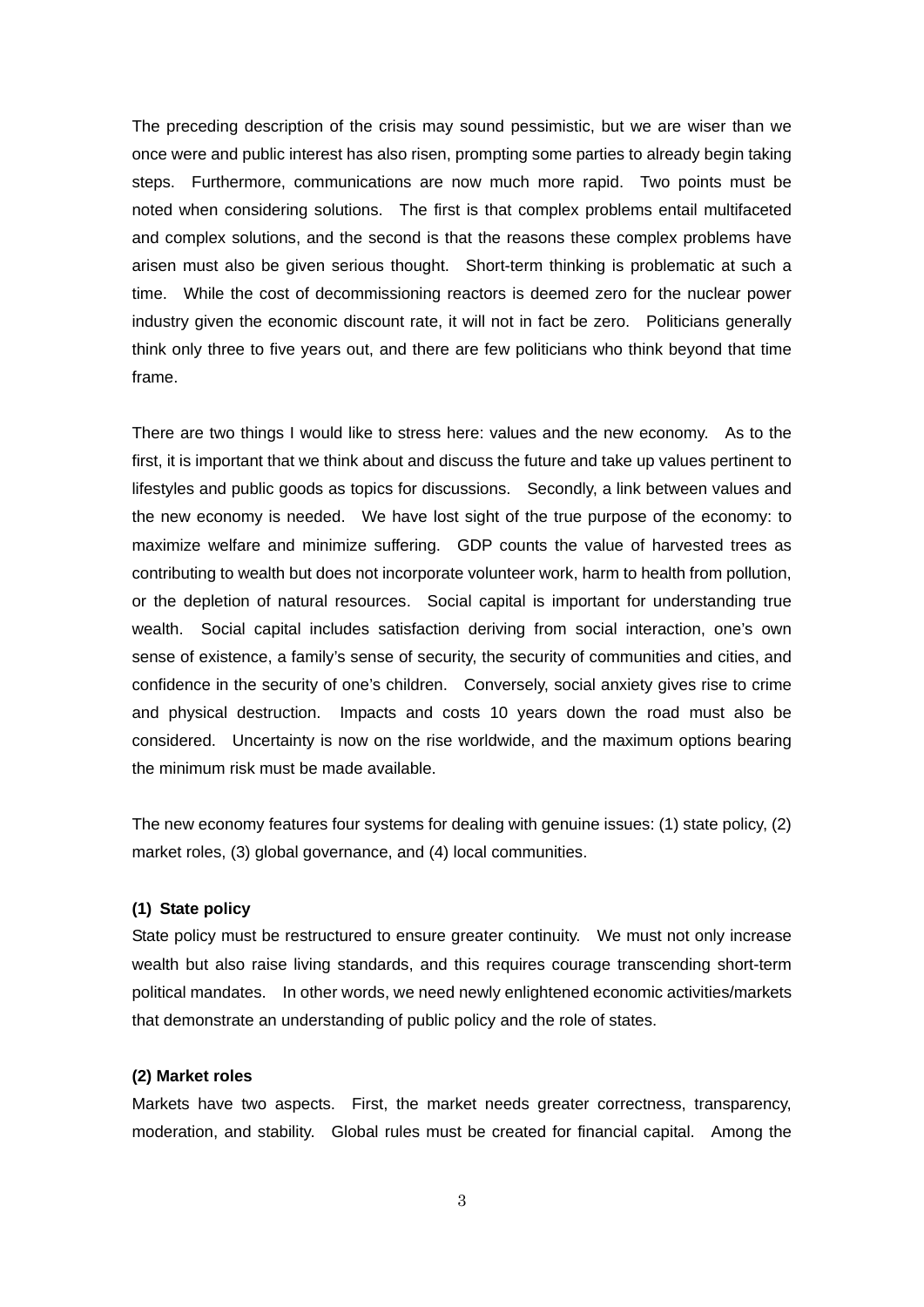efforts that should be undertaken are reviewing excessive compensation and building trust between markets and citizens. Second, the market must incorporate public goods. For instance, there are many people who reject the Kyoto Protocol, but the carbon market went from zero to \$30 billion in 2008 and will reach a turning point in 2012. Public approaches can provide markets with returns by sustaining public goods over the long term. If a carbon market is possible, then markets for forests, water and social values are also likely possible. A global partnership to this end is needed.

#### **(3) Global governance**

The world has become smaller. Electronic communications have evolved, transport costs have shrunk, and interrelationships have grown closer. Japanese citizens should be thought of not only as citizens of Japan but also as regional and global citizens. There are three aspects to global governance. The first is the global commons, i.e., collective property rights in the environment, natural resources, etc. Second, there is awareness of issues pertaining to poverty, starvation and human security. Third, there are clear-cut global rules. These are the costs incurred for engaging in actions connected with aviation safety, war norms, financial transactions, environmental goods, trade systems, human trafficking, etc.

The UN is in the vanguard of creating rules for global governance, but parties who did not commit directly to the Copenhagen Accord could perhaps argue that it was developed top-down. The UN can create a broad-ranging framework for discussion, but this framework will lack the flexibility to implement actual restrictions. On the other hand, common accounting standards provide one example of bottom-up codification. Flexible organizations are needed that can implement measures, develop targets, and coordinate between the government and the private sector across various areas of endeavor.

#### **(4) Local communities and individuals**

In local communities, it is possible for a flexible organization to coordinate governmental and private-sector efforts to steer the efforts of individuals. In the past, for instance, many people were negative toward recycling, but it has now become part of the social mainstream. It is important to provide knowledge, education and information about values to the individuals in local communities, and to give further thought to the reasons economic growth is necessary. Going low-carbon will not immediately create a sufficient number of new jobs, but it will likely lead to new employment under the new system. While technology cannot replace ecosystems, biodiversity and natural resources, it constitutes an important social foundation as well as ecological and social capital. These values will likely impact our future purchases, lifestyles and fates.